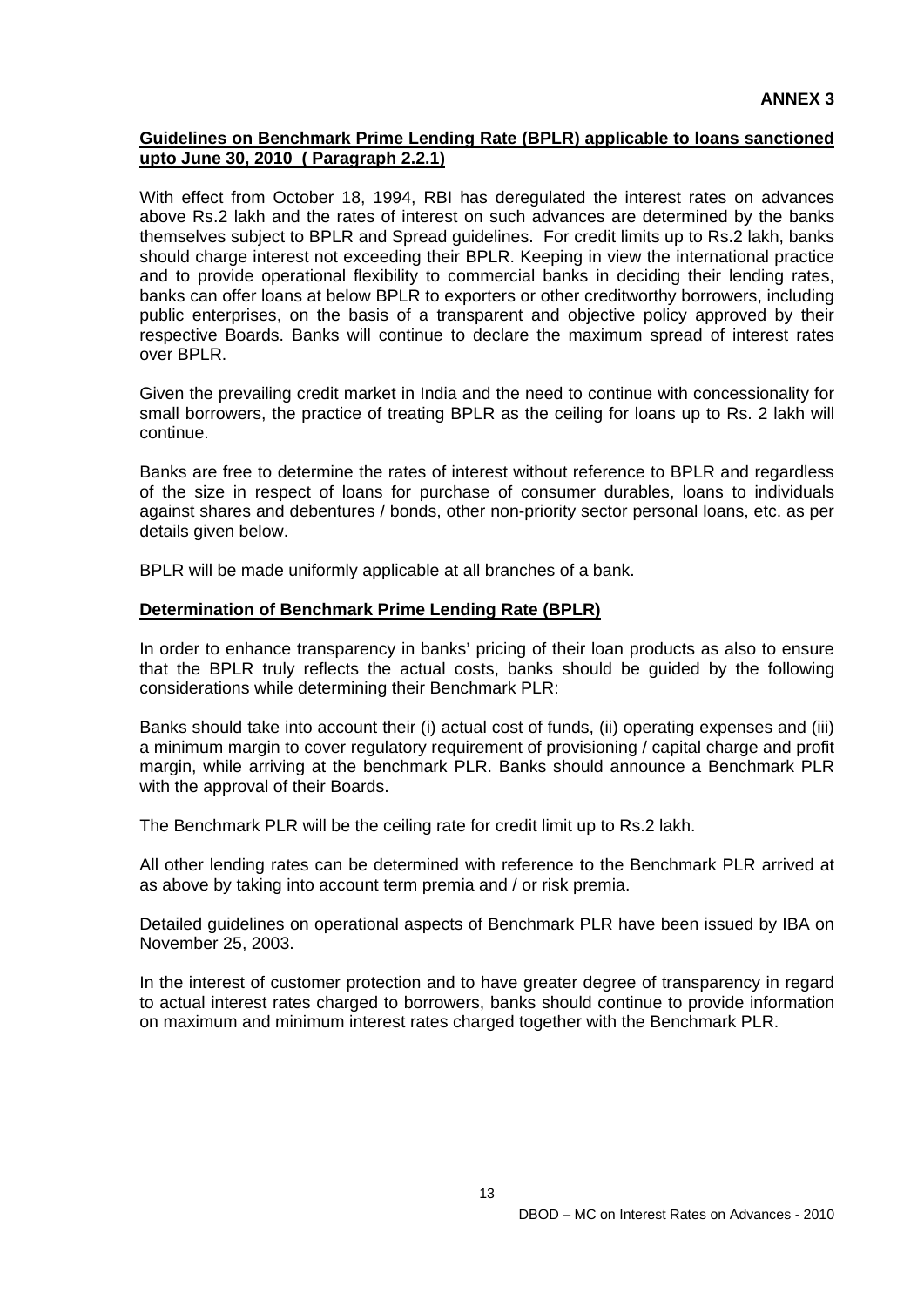## **Freedom to fix Lending Rates**

 Banks are free to determine the rates of interest without reference to BPLR and regardless of the size in respect of the following loans:

i. Loans for purchase of consumer durables;

ii. Loans to individuals against shares and debentures / bonds;

iii. Other non-priority sector personal loans including credit card dues;

iv. Advances / overdrafts against domestic / NRE / FCNR (B) deposits with the bank, provided that the deposit/s stands / stand either in the name(s) of the borrower himself / borrowers themselves, or in the names of the borrower jointly with another person;

v. Finance granted to intermediary agencies including housing finance intermediary agencies (list as given below) for on-lending to ultimate beneficiaries and agencies providing input support.;

vi. Discounting of Bills;

vii. Loans / Advances / Cash Credit / Overdrafts against commodities subject to Selective Credit Control;

viii. To a co-operative bank or to any other banking institution;

ix. To its own employees;

x. Loans covered by refinance schemes of term lending institutions.

## **An Illustrative list of Intermediary Agencies**

- 1. State sponsored organisations for on-lending to weaker sections. Weaker sections include –
	- i) Small and marginal farmers with landholdings of 5 acres and less, and landless labourers, tenant farmers and share-croppers;
	- ii) Artisans, village and cottage industries where individual credit requirements do not exceed Rs. 50,000/-;
	- iii) Beneficiaries of Swarniavanti Gram Swarozgar Yojana (SGSY);
	- iv) Scheduled Castes and Scheduled Tribes;
	- v) Beneficiaries of Differential Rate of Interest (DRI) scheme;
	- vi) Beneficiaries under Swarna Jayanti Shahari Rozgar Yojana (SJSRY);
	- vii) Beneficiaries under scheme of Liberation and Rehabilitation of Scavengers (SLRS);
	- viii) Advances to Self-Help Groups (SHGs);
	- ix) Loans to distressed poor to repay their debt to informal sector, against appropriate collateral or group security;

Loans granted under (i) to (viii) above to persons from minority communities as may be notified by Government of India from time to time.

In states, where one of the minority communities notified is, in fact, in majority, item (ix) will cover only the other notified minorities. These States/Union Territories are Jammu and Kashmir, Punjab, Sikkim, Mizoram, Nagaland and Lakshadweep.

- 2. Distributors of agricultural inputs / implements.
- 3. State Financial Corporations (SFCs) / State Industrial Development Corporations (SIDCs) to the extent they provide credit to weaker sections.
- 4. National Small Industries Corporation (NSIC).
- 5. Khadi and Village Industries Commission (KVIC).